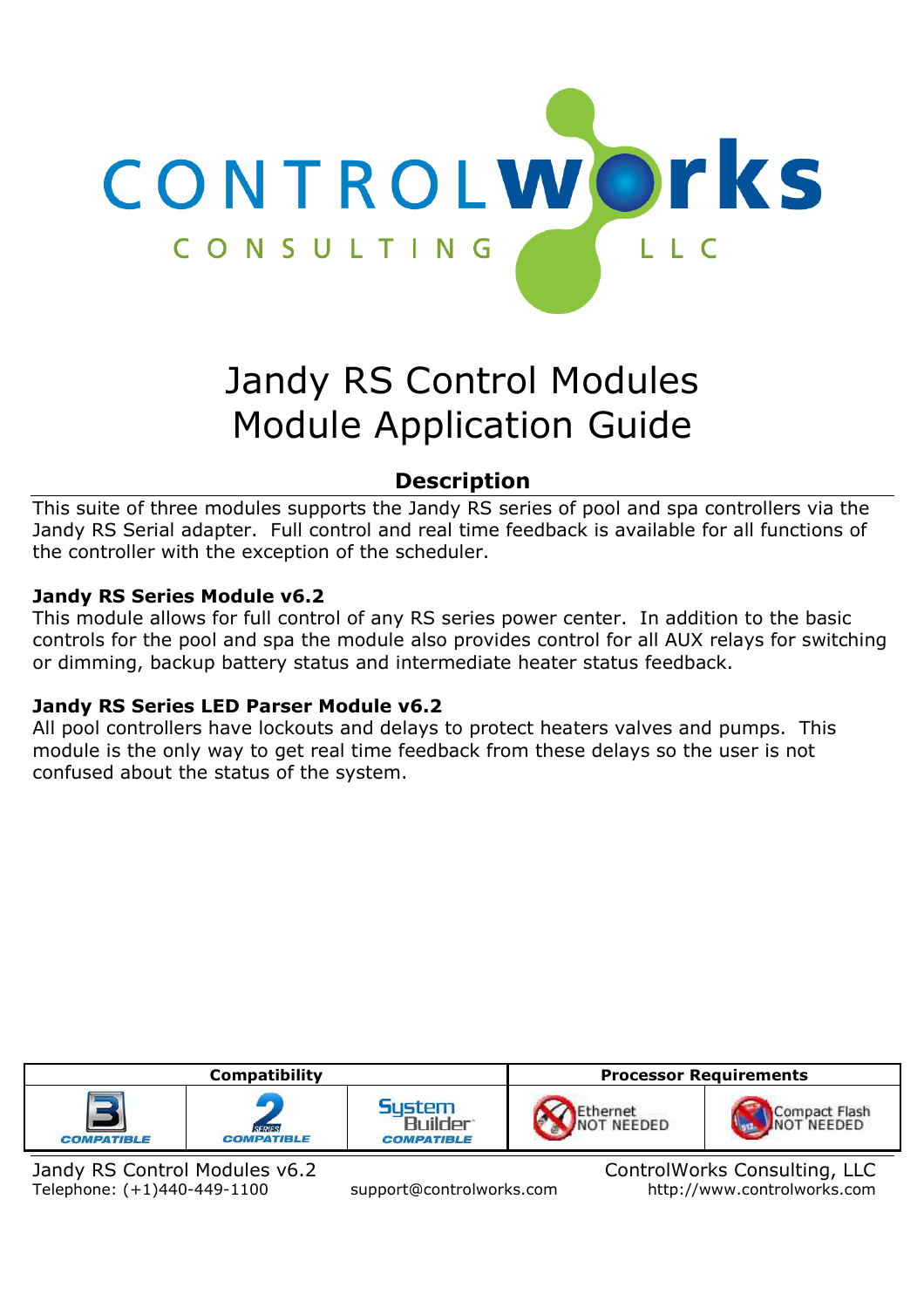# **Serial Cable Pinout**

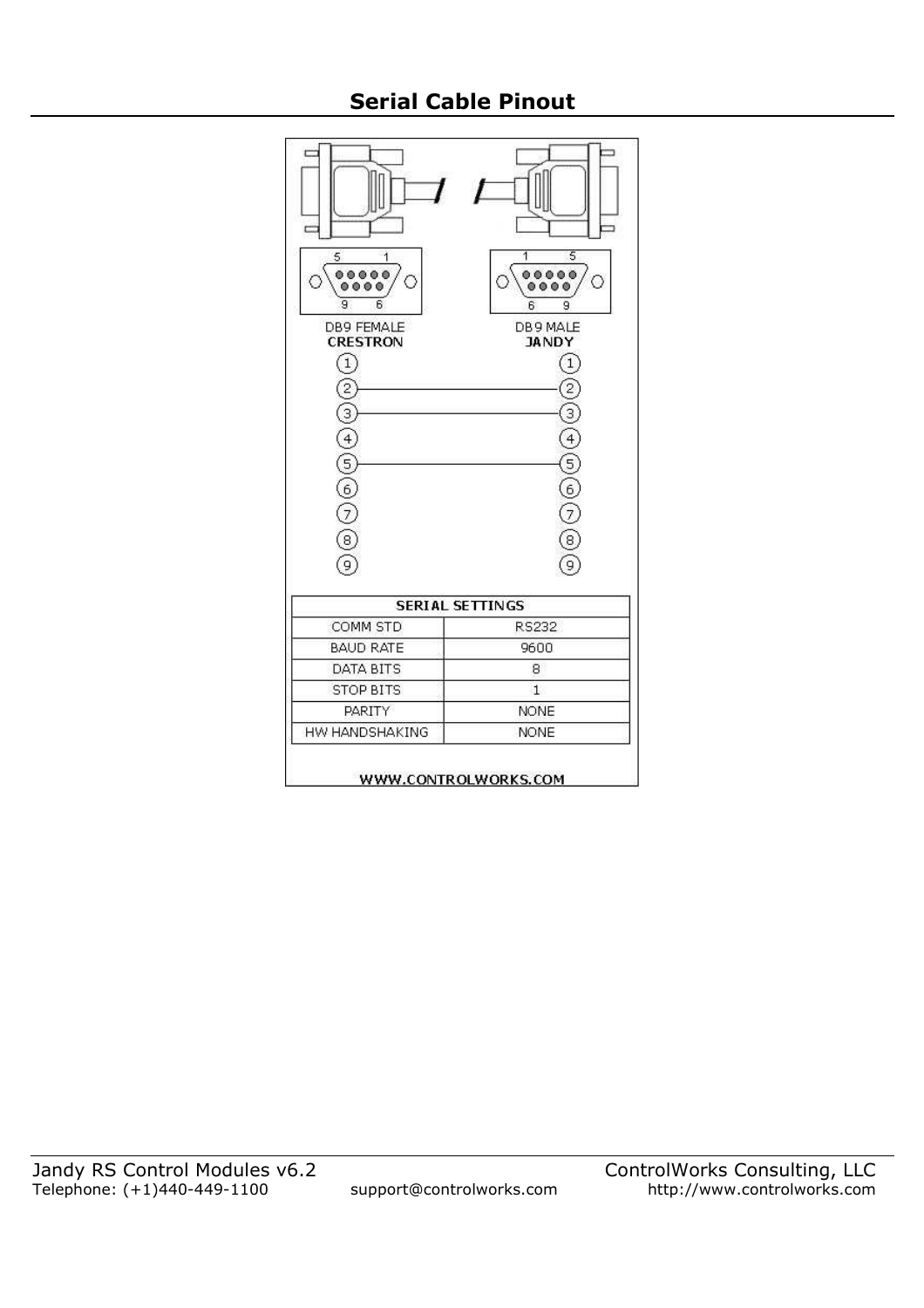# **Module Application**

Successful application of this module assumes working knowledge of pool and spa equipment in general. It also assumes that you are familiar with the Jandy RS series of wall controls and power centers. As the RS series can support multiple types of equipment setups it is important that you understand the configuration of these setups and the terminology of the equipment involved.

## **Supported Jandy Controllers**

This module will support any of the RS series family of controllers such as:

RS-2/6, RS-4, RS-6, RS-8, RS-12, RS-16, RS2/10, RS-2/14, RS2/22 and their "combo" equivalents. Some controls require Rev D01 in the Serial adapter or Rev R in the Power Center board. In order to communicate with these systems you will need a Jandy "RS Serial Adapter" part number 7620. This adapter can be wired to the keypad buss at any point. Power and data for the adapter is supplied from the Jandy Power Center. As the data on Jandy's buss is RS-485 it is suggested that you extend the keypad buss to the equipment area, connect the RS Serial Adapter and then plug in the Adapter directly into the Crestron Com port. Baud rates on the Adapter can be changed but the module tests well at the default of 9600, N, 8, 1. Lightning protection is recommended on the RS-485 run as we have seen several instances of damage to a Crestron processor's com port.

Additional information on the hardware connections and Adapter setup can be found in the RS Serial Adaptors manual.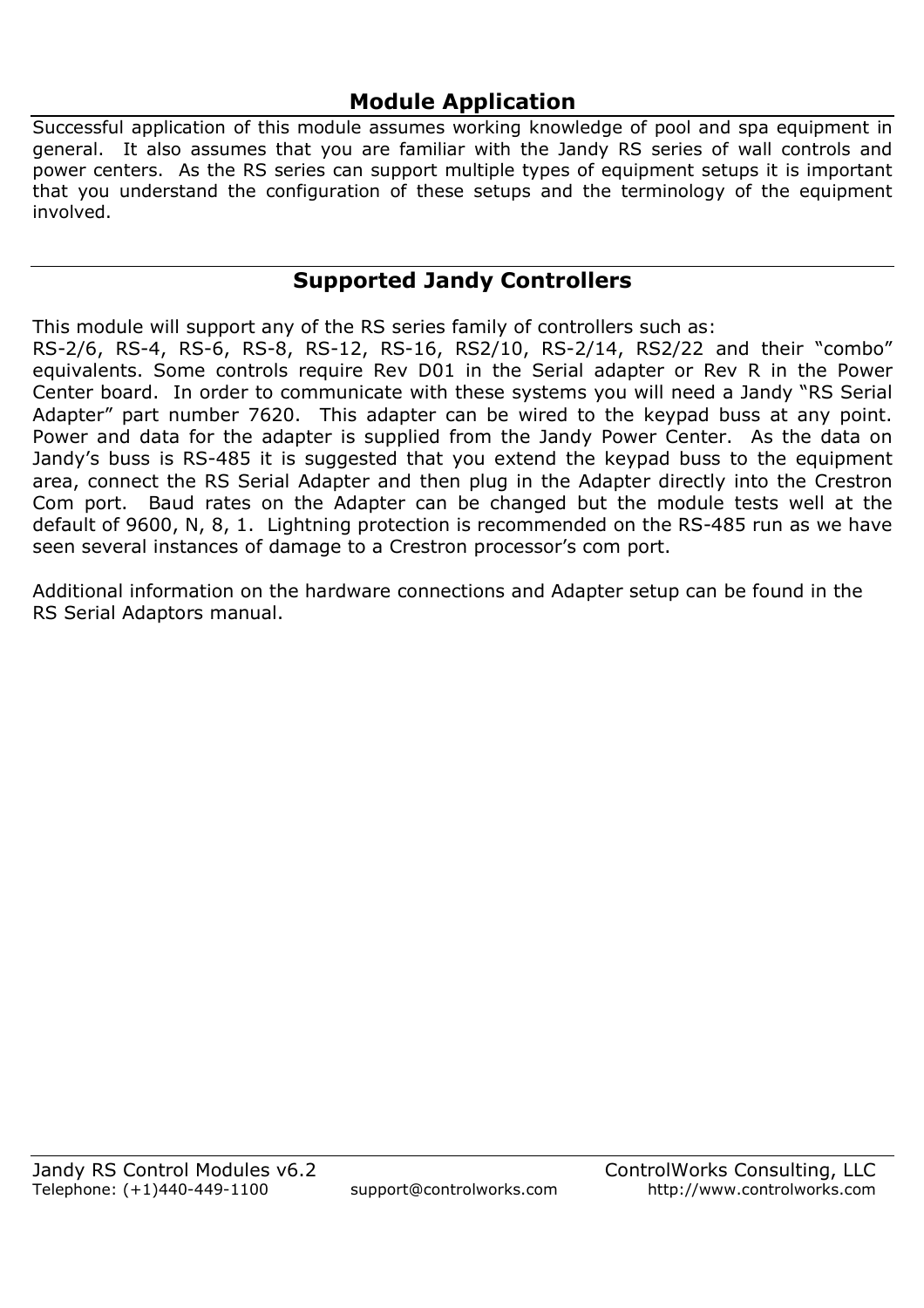# **SystemBuilder Support**

Once the module is added to SystemBuilder, you will need to make all the appropriate connections to the system logic and touch panel template that you are using.

In order for the Jandy module to function you first have to drop these modules into your default User Module path.

> Jandy RS Series v6.2.umc Jandy RS Series LED Parser v6.2.umc Jandy\_LED\_String\_Handler\_v6.2.usp Jandy\_LED\_String\_Handler \_v6.2.ush

This path can be found under EDIT>PREFERENCES>USER DATABASE PATHS. Once you have placed the modules in the appropriate folder, be sure to click rebuild.

Next open up your project and select the *Equipment* view. In the lower right hand corner open the *User Database* and drill down the *By Device Type* until you see Jandy. Expand the category until you see the Jandy RS v6.2. Right click Jandy RS v6.2 and select add to system.

|                                                                      | User Database                                       |
|----------------------------------------------------------------------|-----------------------------------------------------|
|                                                                      | By Manufacturer<br>Jandy<br>Pool/Jacuzzi Controller |
| Rebuild User Database<br>User Database Paths                         | S v4                                                |
| Show Module Help                                                     |                                                     |
| Add to System                                                        |                                                     |
| Add Multiple to System<br>Add to System as Variable<br>Show Commands |                                                     |
|                                                                      |                                                     |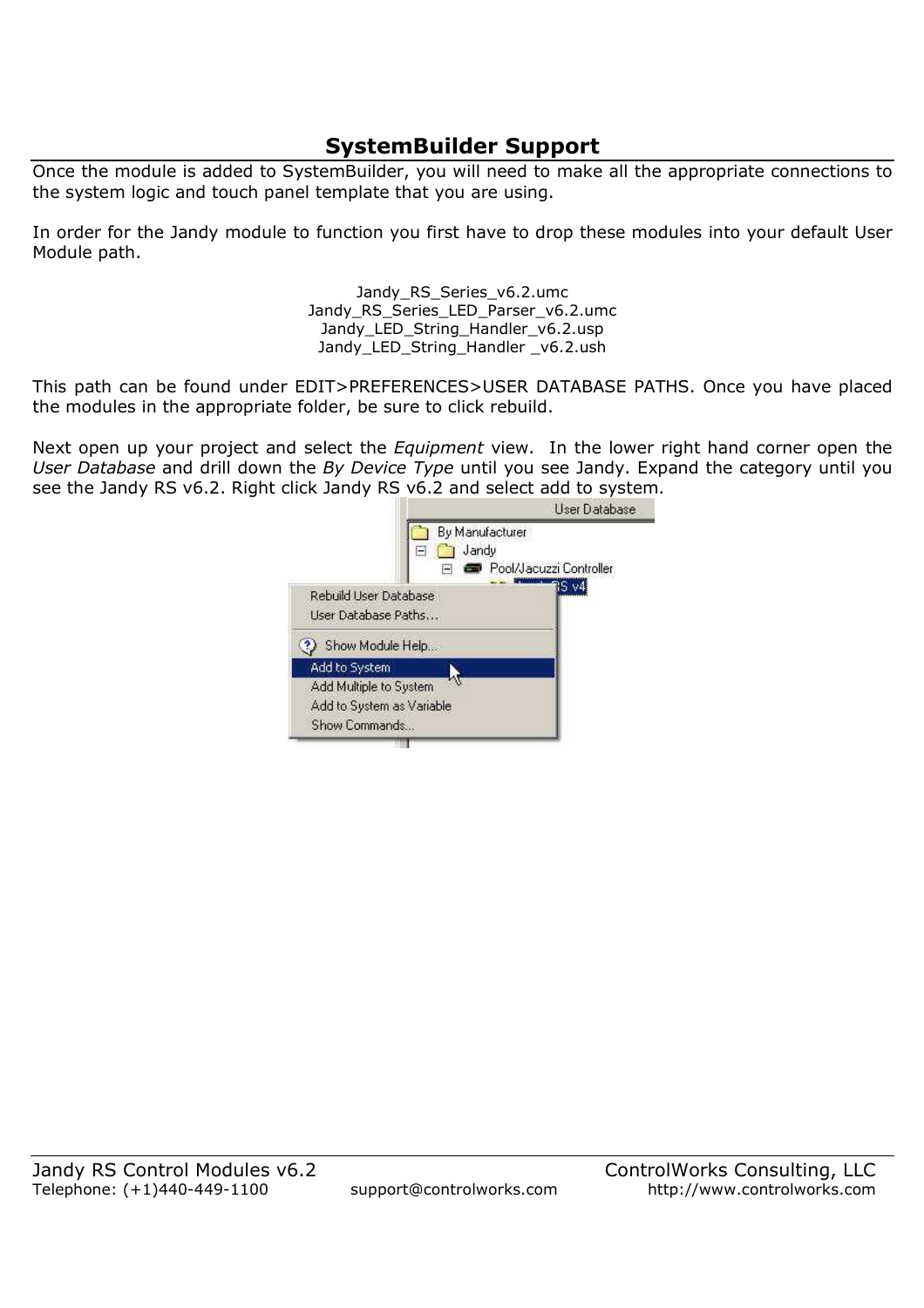Once you have added the object to your program, you have to setup the parameters for the module. Right click on the object and select *Properties.* Then select I/O Assignment from the left hand pane. Here you should verify that the Serial Settings are correctly set to 9600,N81 with no handshaking.

Next select Audio from the left hand pane and verify that this is NOT defined as a distributed audio source.

| General<br>1/0 Assignment | Slot 04 C2I-COM6 COM A                                           |
|---------------------------|------------------------------------------------------------------|
| Extenders<br>r.           | <b>Select Port Type</b>                                          |
| <b>nn</b> Audio           | G Serial C IR                                                    |
|                           | <b>Serial Settings</b>                                           |
|                           | Stop Bits: Parity: Pacing (ms)<br>Baud Rate:<br>Data Bits:       |
|                           | 9600<br> 8 <br>N<br>1<br>$\left  \cdot \right $<br>$\rightarrow$ |
|                           | Handshaking:<br>Comm Std:<br>Port ID:<br>Software:<br>Hardware:  |
|                           | $(RS232)$ $\bullet$ $\bullet$<br>None) • None) •                 |
|                           |                                                                  |
|                           |                                                                  |
|                           |                                                                  |
|                           |                                                                  |
|                           |                                                                  |
|                           |                                                                  |
|                           |                                                                  |
|                           |                                                                  |
|                           |                                                                  |
|                           |                                                                  |
|                           |                                                                  |
|                           |                                                                  |
|                           |                                                                  |
|                           |                                                                  |

If you wish to use the LED Modules, the next step will describe how to connect the module to the Jandy module as they require a connection to the same com port.

Choose programming view and right click on the Jandy LED Parser under user logic in the user logic modules library, and choose add to system.

|                                            | User Logic Modules     |
|--------------------------------------------|------------------------|
| Jandy Chlorinator v4<br>andy LED Parser ve | Add to System          |
|                                            | ASd Multiple to System |

Next we need to tie the serial port the module. Since SystemBuilder will not allow you to tie logic modules to in use serial ports, we have provided specific signals on the main Jandy module to drive the LED parser module.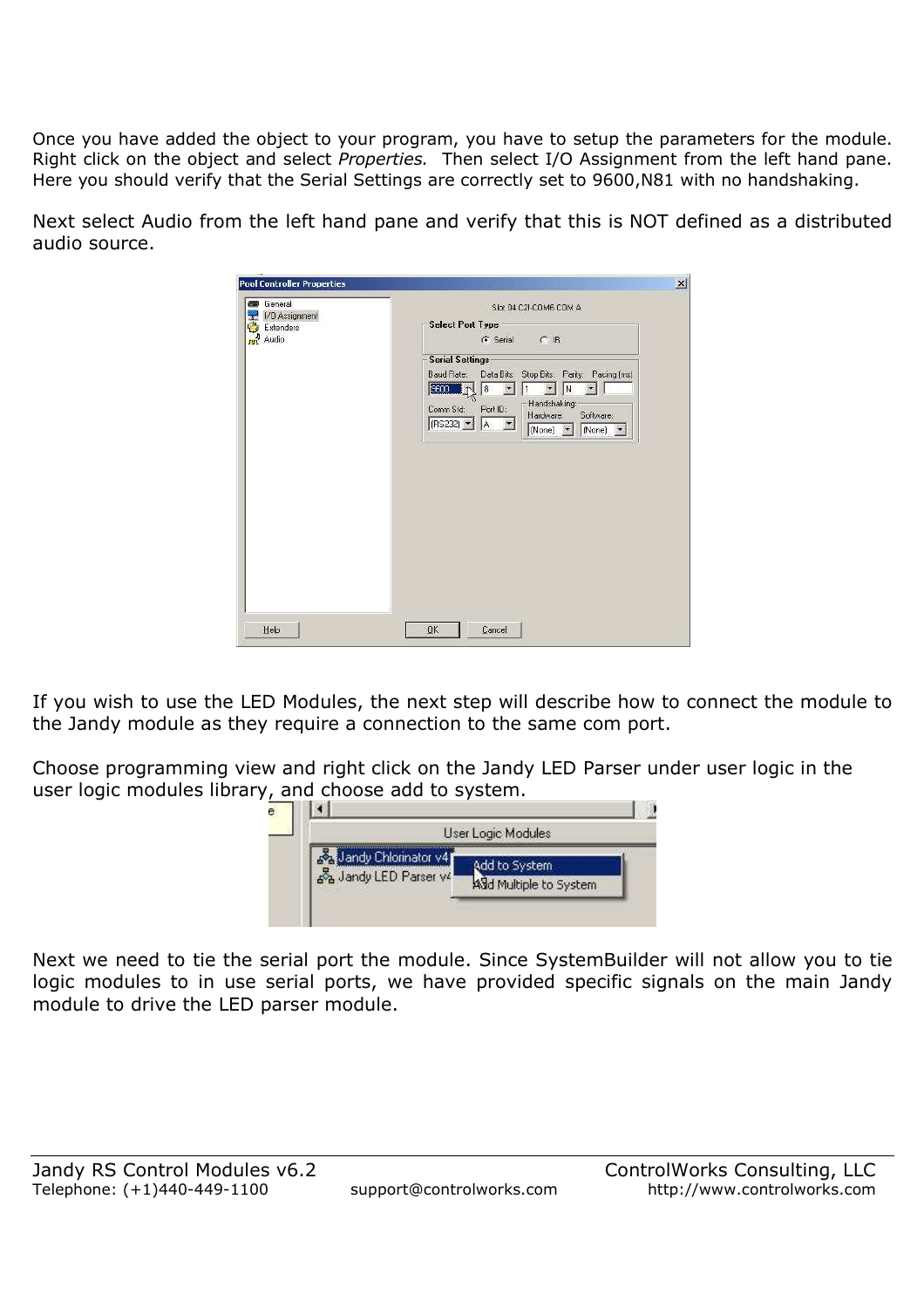Choose the Jandy LED Parser v6.2 Module in the target window. Next, click the connect radio button. Under the command drop down bock select jandy\_rx\$. Next, we will need to look underneath the command dropdown box in the *connect from source area*. Open source dropdown box. Choose the Jandy pool controller. Open the output dropdown box and select to led parser jandy rx\$. Click apply.

| Preset Actions                                                                                                                                                                                                                                                                                                                                                                                                       |                                                                                                                            |
|----------------------------------------------------------------------------------------------------------------------------------------------------------------------------------------------------------------------------------------------------------------------------------------------------------------------------------------------------------------------------------------------------------------------|----------------------------------------------------------------------------------------------------------------------------|
| ക്ക് Connect Equipment Room, Pool Controller⊷>[to_clorinator_jandy_rx\$] to Equipment Room, Jandy Chlorinator v4-->jandy_rx\$<br>$\mathbb{R}$<br>Connect Equipment Room, Jandy Chlorinator v4->jandy_tx\$ to Equipment Room, Pool Controller->[from_clorinator_jandy_tx\$]<br>$\mathbb{R}$<br>Connect Equipment Room, Pool Controller->[to_led_parser_jandy_rx\$] to Equipment Room, Jandy LED Parser v4->jandy_rx\$ |                                                                                                                            |
| C Comment<br>C Command<br>Connect<br>$\cap$ Delay<br>C Conditional<br>Target:                                                                                                                                                                                                                                                                                                                                        |                                                                                                                            |
| Command:<br><b>Global Presets</b>                                                                                                                                                                                                                                                                                                                                                                                    |                                                                                                                            |
| - X <sup>=</sup> Variable Devices<br>⊟                                                                                                                                                                                                                                                                                                                                                                               |                                                                                                                            |
| Ino variable devices define<br>Globals<br>Equipment Room, Pool Contr v<br>Source:<br>Scheduler<br>63<br>Output:<br><b>System</b><br>to_led_parser_jandy_rx\$]<br>Equipment Room<br>Ė                                                                                                                                                                                                                                 |                                                                                                                            |
| Jandy Chlorinator v4<br>Jandy LED Parser v4<br>Pool Controller                                                                                                                                                                                                                                                                                                                                                       |                                                                                                                            |
| $\bullet$<br><b>OK</b><br>New Step<br>Close<br>Help<br><b>Apply</b>                                                                                                                                                                                                                                                                                                                                                  |                                                                                                                            |
|                                                                                                                                                                                                                                                                                                                                                                                                                      | R.<br><b>Edit Step</b><br>F-X <sup>=</sup> Variables<br>leigt jandy_rx\$<br>۳<br>Connect from Source<br>$\blacksquare$ AV2 |

Lastly we need to connect the transmit side. Choose New step. Choose the pool controller in the target window. Next, click the connect radio button. Under the command drop down bock select from\_led\_parser\_jandy\_tx\$. Next, we will need to look underneath the command dropdown box in the connect from source area. Open source dropdown box. Choose the Jandy LED parser. Open the output dropdown box and select jandy tx\$. Click apply.

|                                                                      | видатанның виен. онауздан элап                                                                                                                                                                                                                                                                                                                                                                                                                                                                                                                                                                           |
|----------------------------------------------------------------------|----------------------------------------------------------------------------------------------------------------------------------------------------------------------------------------------------------------------------------------------------------------------------------------------------------------------------------------------------------------------------------------------------------------------------------------------------------------------------------------------------------------------------------------------------------------------------------------------------------|
| Events<br>On System Restart                                          | Preset Actions                                                                                                                                                                                                                                                                                                                                                                                                                                                                                                                                                                                           |
| On New Program Load<br><b>On System Start</b><br><b>Outputs</b><br>圧 | Connect Equipment Room, Pool Controller->(to_clorinator_jandy_rx\$) to Equipment Room, Jandy Chlorinator v4->jandy_rx\$<br>Connect Equipment Room, Jandy Chlorinator v4->jandy tx\$ to Equipment Room, Pool Controller->[from clorinator jandy tx\$]<br>Connect Equipment Room, Pool Controller->[to led parser jandy rx\$] to Equipment Room, Jandy LED Parser v4->jandy rx\$<br>Connect Equipment Room, Jandy LED Parser v4->jandy tx\$ to Equipment Room, Pool Controller->[from led_parser_jandy_tx\$]<br><double-click a="" add="" here="" me="" step="" to=""><br/><b>Edit Step</b></double-click> |
|                                                                      | C Command<br>C Conditional<br>C Connect<br>$C$ Delay<br>C Comment<br>Target:<br>Command:<br><b>Global Presets</b><br>Fi X <sup>=</sup> Variables<br><sup>1006</sup> [from_led_parser_jandy_tx\$]<br>- Xª Variable Devices<br>白<br>Connect from Source<br>Ino variable devices define<br>Globals<br>Equipment Room, Jandy LED v<br>Source:<br>Scheduler<br>Output:<br><b>System</b><br>total jandy_tx\$<br>$\overline{\phantom{a}}$<br>Equipment Room<br>Ė<br>$\equiv$ AV2                                                                                                                                |
|                                                                      | Jandy Chlorinator v4<br>Jandy LED Parser v4<br>Pool Controller<br>$\blacktriangleleft$<br>$\cdot$<br>Help<br><b>OK</b><br>Close<br>New Step<br>Apply                                                                                                                                                                                                                                                                                                                                                                                                                                                     |

Jandy RS Control Modules v6.2<br>
Telephone: (+1)440-449-1100 support@controlworks.com http://www.controlworks.com Telephone: (+1)440-449-1100 support@controlworks.com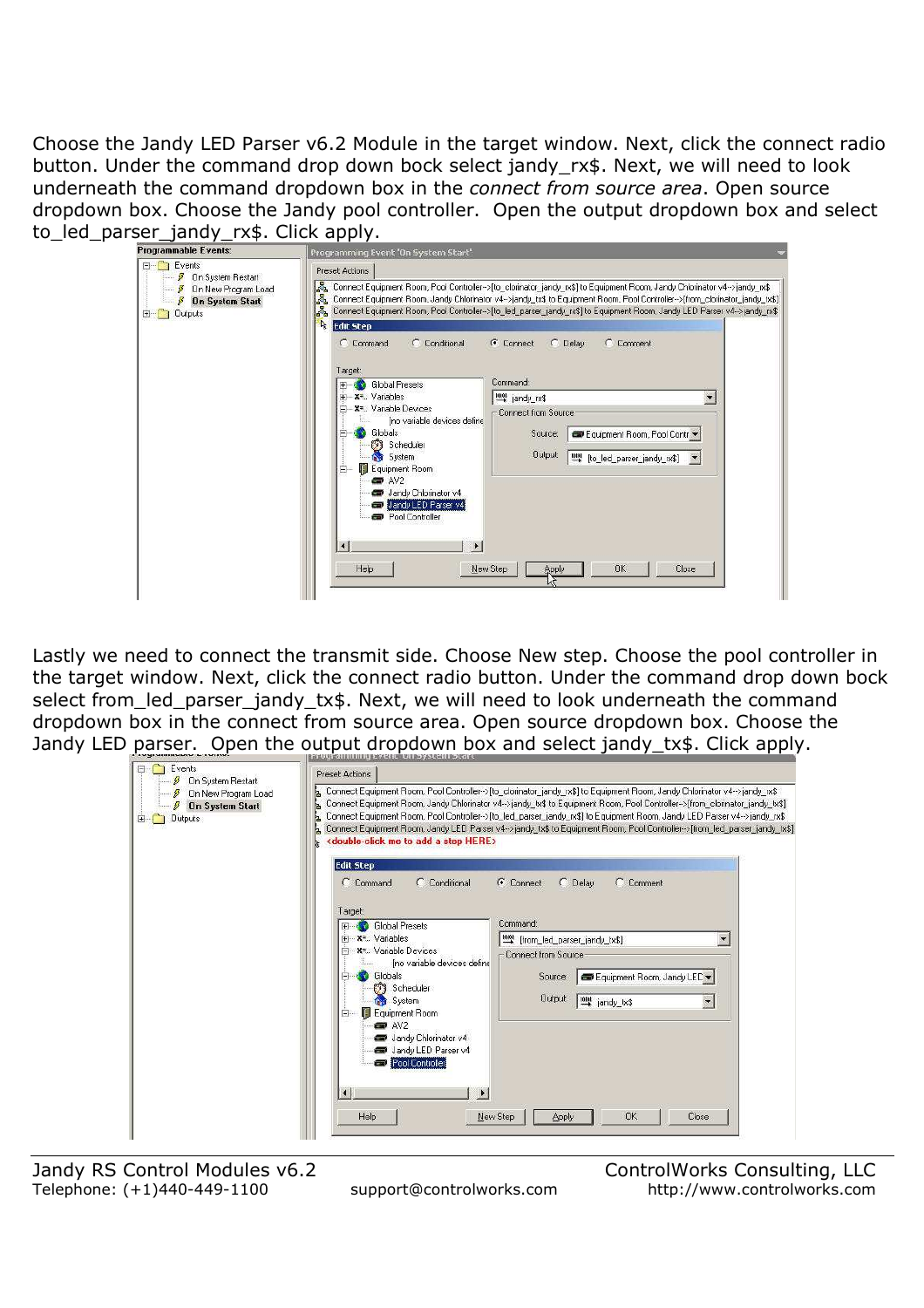The modules are now ready to get tied to your user interface template. Please note that ControlWorks does not offer support on user interface template issues. Please call 888- CRESTRON for specific SystemBuilder technical support.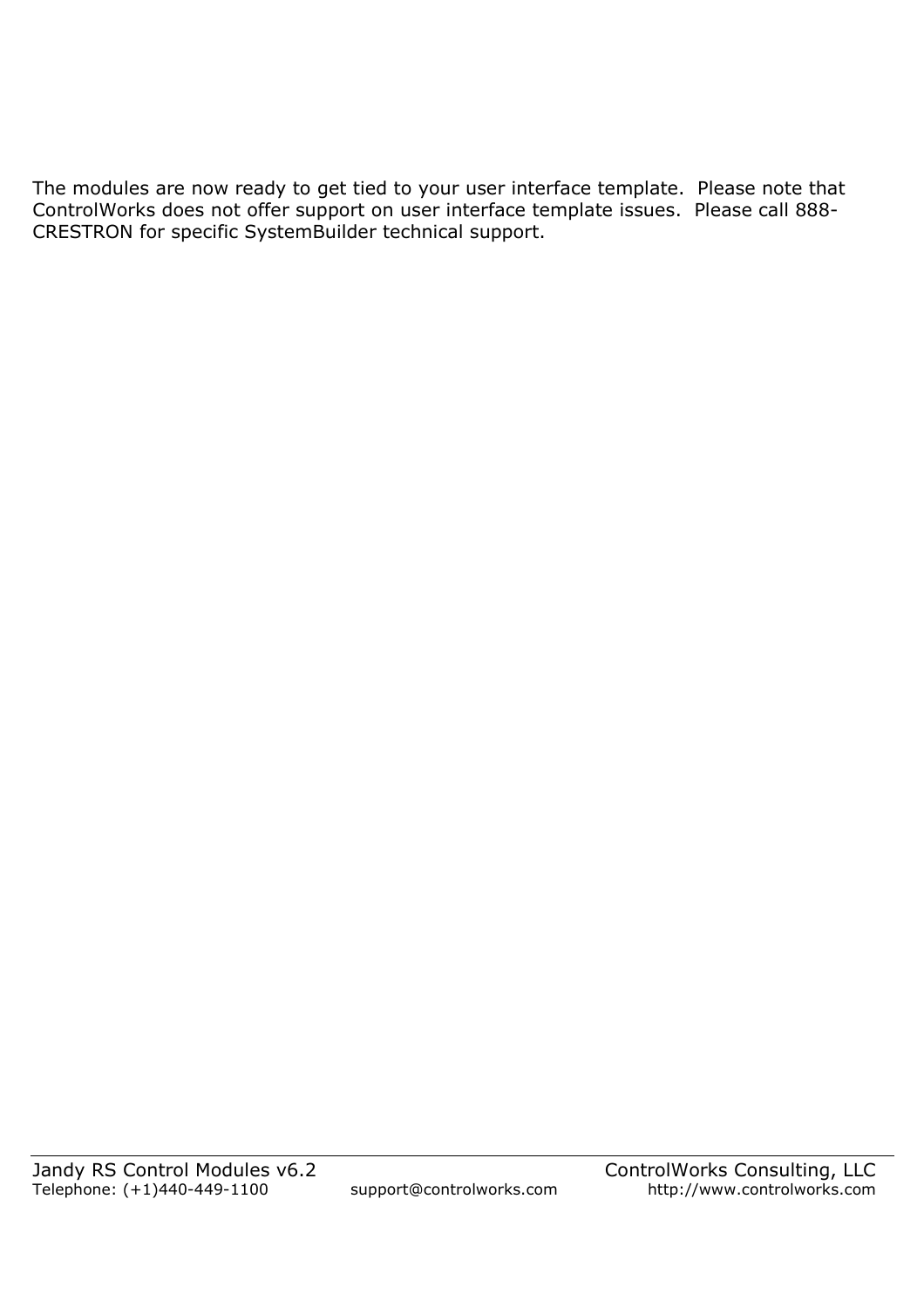# **Signal and Parameter Descriptions**

Bracketed signals such as "[signal\_name]" are optional signals

## **Jandy RS Series Module V6.2 I/O:**

## **DIGITAL INPUTS**

| [pool2_sp+] and [pool2_sp-]adjusts the pool #2 setpoint up or down    |                                                                                                     |
|-----------------------------------------------------------------------|-----------------------------------------------------------------------------------------------------|
| [spa_sp+] and [spa_sp_-] adjusts the spa setpoint up or down          |                                                                                                     |
|                                                                       | [filter_pump_toggle/on/off] turns the filter pump on and off (subject to delays)                    |
|                                                                       | [filter_pump_low_speed_toggle] toggles the filter pump speed between low and high                   |
| [cleaner_toggle/on/off] turns the cleaner pump on and off             |                                                                                                     |
| [waterfall_toggle/on/off] turns the waterfall relay on and off        |                                                                                                     |
|                                                                       | [spa-pool_toggle/on/off] turns the system between spa and pool mode                                 |
| [pool_heater_toggle/on/off] turns the pool heater on and off          |                                                                                                     |
| [pool_heater2_toggle/on/off] turns the second pool heater on and off  |                                                                                                     |
| [spa_heater_toggle/on/off] turns the spa heater on and off            |                                                                                                     |
| [aux(x)_relay_toggle/on/off] turns the specified aux relay on and off |                                                                                                     |
|                                                                       |                                                                                                     |
| solar system is present                                               |                                                                                                     |
|                                                                       | $[aux(x)]$ dim+ and dim- $]$ steps the aux dimming relay up and down in levels of 25%, 50%,         |
|                                                                       | 75% and 100%                                                                                        |
|                                                                       | [onetouchX_toggle/on/off] activates the OneTouch presets as defined in the power center.            |
|                                                                       | [chlorinator_output_boost_on/off]turns the AquaPure Chlorinator boost mode on/off. A specific level |
|                                                                       | can be set via the analog input                                                                     |
|                                                                       |                                                                                                     |
| [heat_pump_toggle/enable/disable] turns the heat pump on and off      |                                                                                                     |
|                                                                       |                                                                                                     |
|                                                                       | the adapter up to report feedback in an unsolicited manner                                          |
|                                                                       |                                                                                                     |

#### **ANALOG INPUTS**

| [set_pool_setpoint]                 | directly set the pool heat setpoint.                                                                 |
|-------------------------------------|------------------------------------------------------------------------------------------------------|
| [set_pool2_setpoint]                | directly set the pool2 heat setpoint.                                                                |
| [set_spa_setpoint]                  | directly set the spa heat setpoint.                                                                  |
|                                     | sets color of LED where X is the aux relay being set. The relay must                                 |
|                                     | be set as an LED Light type for the controller to respond to led light                               |
|                                     | commands. As mentioned in the Jandy installation manual, " there                                     |
|                                     | will often be a significant delay after sending the Set command as                                   |
|                                     | the light cycles to the selected color." Refer to the Jandy                                          |
|                                     | documentation for a description of the accepted values.                                              |
| [set_chlorinator_output_percentage] | range is 0-100%. Sets the chlorine output percentage of the                                          |
|                                     | Chlorinator                                                                                          |
| [chemlink unit number]              | sets the unit number to be controlled for Chemlink settings                                          |
| [set_pool_orp_level]                | sets the ORP level for the pool. Range is (200-900)/10, so 20d-90d.                                  |
| [set_pool_ph_level]                 | sets the pH level for the pool. Range is (7.0-8.0)/10, so 70d-80d                                    |
|                                     | [variable_speed_pump_set_unitX_speed] .selects the speed presets for unitX variable speed pump. Each |
|                                     | variable speed pump may have up to 8 presets. Preset speeds are                                      |
|                                     | set by programming on the controller. Range is 1d-8d                                                 |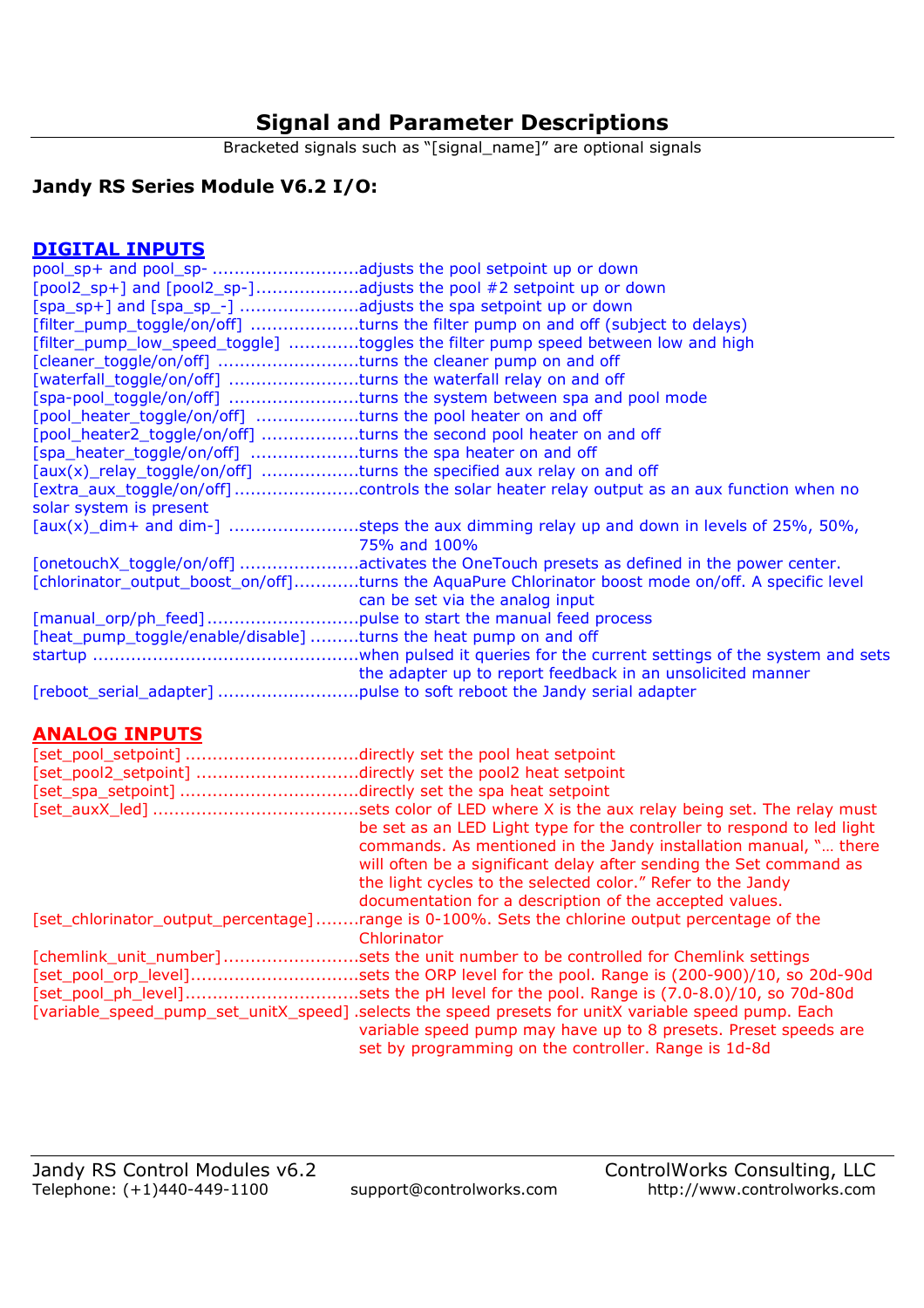#### **SERIAL INPUTS**

jandy\_rx\$ .............................................connect to rx of the com port [from\_led\_parser\_jandy\_tx\$] ..................use in system builder only. Connect the jandy\_tx\$ on the led parser module to his input. This allows the led parser module to transmit data to the Jandy without adding additional com ports in system builder.

#### **DIGITAL OUTPUTS**

| [pump_on and pump_off] feeds back the filter pump status              |                                                                                                |
|-----------------------------------------------------------------------|------------------------------------------------------------------------------------------------|
|                                                                       | [pump_lowspeed_on and off] feeds back the filter pump speed status                             |
| [cleaner_on and cleaner_off] feeds back the cleaner pump status       |                                                                                                |
| [waterfall_on and waterfall_off] feeds back the waterfall pump status |                                                                                                |
|                                                                       |                                                                                                |
| [pool_heater_on and off] feeds back the primary heater status         |                                                                                                |
|                                                                       | [pool_heater_firing] held high when the heater is actively firing                              |
|                                                                       | [pool_heat2_on and off] feeds back the secondary heater status                                 |
|                                                                       | [pool_heat2_firing] held high when the heater is actively firing                               |
| [spa_heater_on and off] feeds back the spa heater status              |                                                                                                |
|                                                                       | [spa_heater_firing] held high when the heater is actively firing                               |
|                                                                       | [solar_heater_on and off]feeds back the solar heat source status                               |
| [solar_heater_firing]held high when the pump output is on             |                                                                                                |
|                                                                       | [aux(x)_realy_on and off] feeds back current state of the specified relay                      |
|                                                                       | [onetouchx_on and offfeed back of current state of OneTouch in the power center.               |
|                                                                       | [chlorinator_output_boost_on_fb] held high when the output boost for the chlorinator is active |
|                                                                       | [manual_feed_orp/ph_on_fb] held high when the Chemlink is in the manual feed process           |
| [heat_pump_enabled/disabled_fb] feeds back the heat pump status       |                                                                                                |
|                                                                       | [heat_pump_heating_fb] held high when the heat pump is currently heating                       |
|                                                                       |                                                                                                |
|                                                                       |                                                                                                |
|                                                                       |                                                                                                |
|                                                                       |                                                                                                |
|                                                                       | for current settings, about 43 seconds for the whole cycle to                                  |
|                                                                       | complete                                                                                       |
|                                                                       |                                                                                                |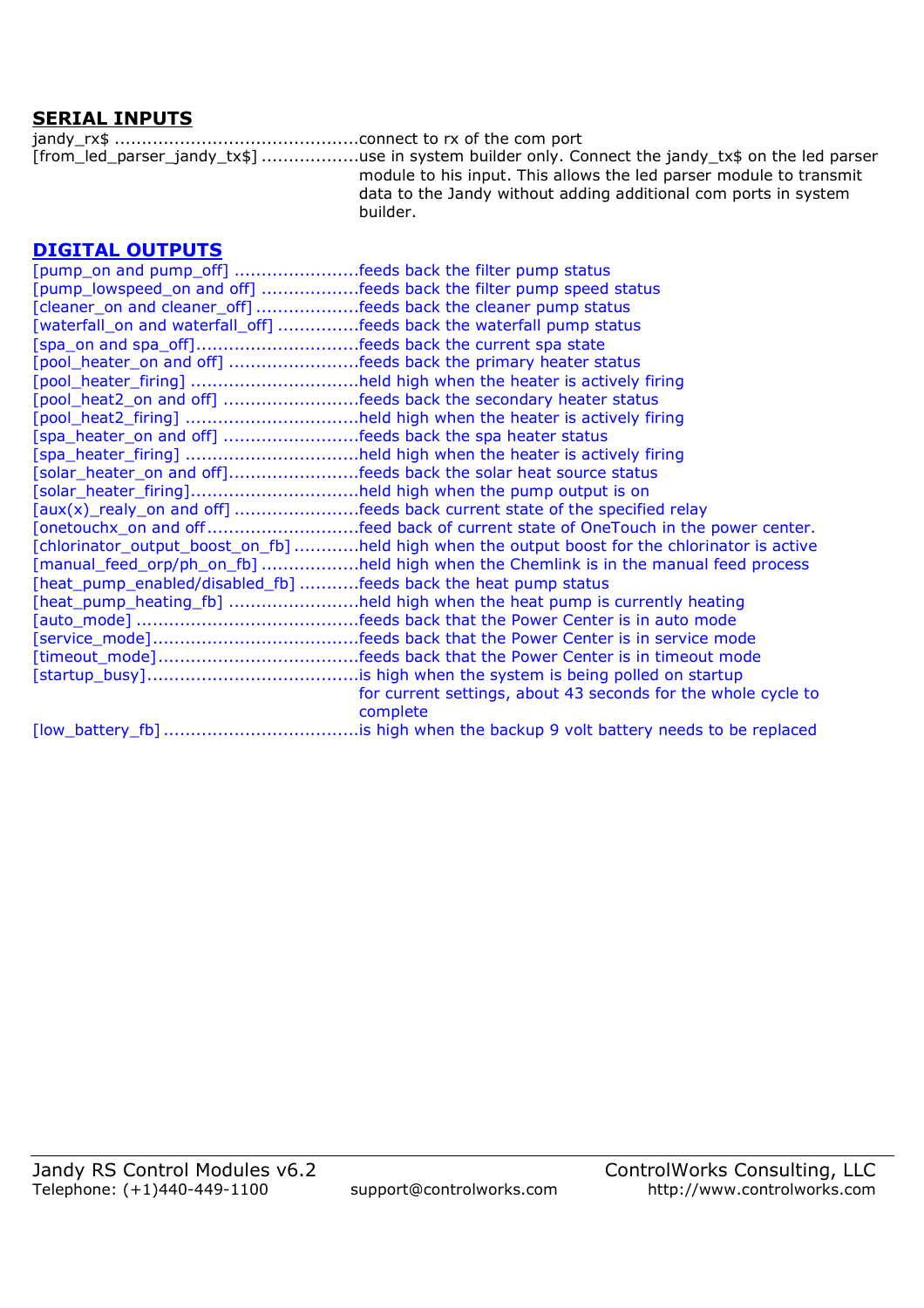#### **ANALOG OUTPUTS**

Note: All temperatures are reported as three digits. Battery voltage is also three digits but with tenths and hundreds IE 8.97. Also the pool temperature will display 0 if the filter pump is off. The spa temperature will also display 0 if the Spa mode is not high.

|                                                                  | current spa setpoint                                                                                                                                                                                                                                                                                 |
|------------------------------------------------------------------|------------------------------------------------------------------------------------------------------------------------------------------------------------------------------------------------------------------------------------------------------------------------------------------------------|
| [spa_temperature]                                                | spa temperature when in spa mode.                                                                                                                                                                                                                                                                    |
| [air_temperature]                                                | air or freeze temperature.                                                                                                                                                                                                                                                                           |
| [solar_temperature]                                              | .temperature of solar sensor.                                                                                                                                                                                                                                                                        |
|                                                                  | .value indicating status of dimmer or LED. Values of 250d, 500d,<br>750d, or 1000d correspond to a dimmer value of 25%, 50%, 75%,<br>and 100% brightness. Values of 1d-14d correspond to LED light color<br>presets. See the demo program or Jandy manuals for details of<br>names of color presets. |
|                                                                  | [ouput_percentage_decimal] output level of boost pump, represented as a decimal 0d-100d                                                                                                                                                                                                              |
|                                                                  | [output_percentage_percent] output level of boost pump, represented as a percent 0%-100% (0d-<br>65535d)                                                                                                                                                                                             |
| [current_pool/spa_salinity]output of pool or spa salinity as PPM |                                                                                                                                                                                                                                                                                                      |
|                                                                  | [chemlink_unit_number_fb] current chemlink unit selected for control                                                                                                                                                                                                                                 |
|                                                                  |                                                                                                                                                                                                                                                                                                      |
|                                                                  | [current_pool_ph_level]current pool pH level. Range (7.0-8.0)/10 So, 70d-80d                                                                                                                                                                                                                         |
|                                                                  | [variable_speed_pump_unitX_speed_fb]current speed setting of variable speed pump. Range is 0d-8d                                                                                                                                                                                                     |

### **SERIAL OUTPUTS**

| [to_clorinator_jandy_rx\$] use in system builder only. Connect this signal in system builder to |
|-------------------------------------------------------------------------------------------------|
| the jandy rx\$ on the chlorinator module.                                                       |
| [to led parser_jandy_rx\$]use in system builder only. Connect this signal in system builder to  |
| the jandy_rx\$ on the led parser module.                                                        |

#### **PARAMETERS**

| poll_after_controller_boot Sets the module to watch for a pool controller reboot. If set to 1d, |  |
|-------------------------------------------------------------------------------------------------|--|
| the module will poll the controller for status after the controller                             |  |
| reboots. Has two options [1d]Poll after controller boots and [0d] Do                            |  |
| not poll after controller boots.                                                                |  |
| Highest number Aux used Set this value to the highest number aux that your system is using.     |  |
| The module will then only poll for the highest aux and below.                                   |  |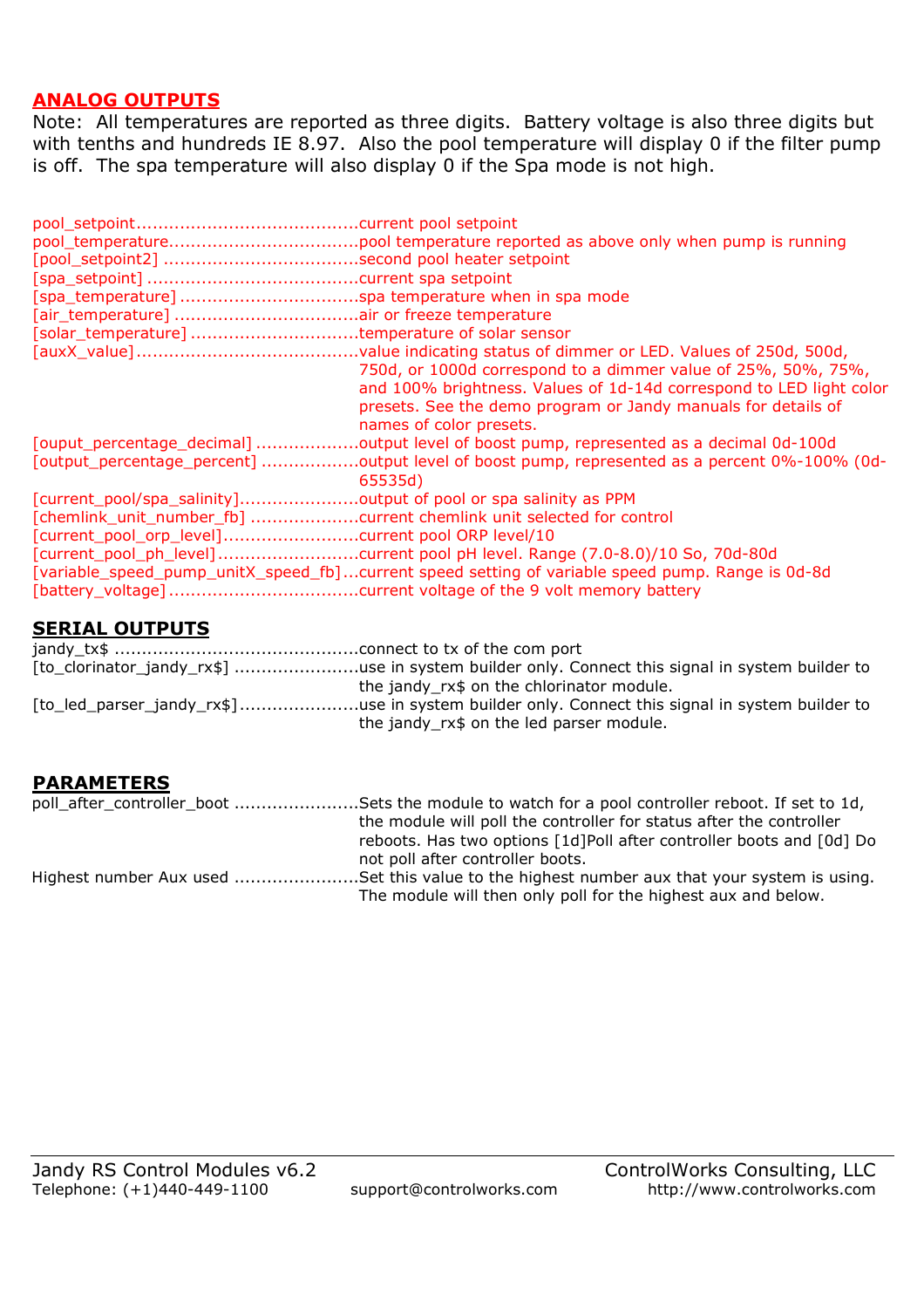## **Jandy RS Series LED Parser Module V6.2 I/O:**

To reduce the amount of serial traffic it is recommended that you enable the polling on this module only when needed. For instance you can setup your logic so this module polls for a period of time only after the state of the spa, filter and heaters is changed.

#### **DIGITAL INPUTS**

[continuous\_poll\_enable] ........................polls the controller for LED status at the rate defined in the parameter named "Poll Time" (see below) [poll] pulse to poll once for the current LED status

#### **ANALOG INPUTS**

This module does not utilize any analog inputs.

#### **SERIAL INPUTS**

jandy\_rx\$ .............................................connect to rx of the com port

#### **DIGITAL OUTPUTS**

[led1/14\_on] .........................................indicates the current state of each LED on the wall control. Please note that the LED assignment is different for each RS system. Please see the table in the Jandy Aqualink RS Serial Adapter Manual to decode each assignment. It can be found on page 35-37 [spa\_status\_led] ....................................feeds back the spa mode status [filter\_pump\_status] ...............................feeds back the filter pump status, flashes when in a delay [heater1\_green\_led\_on] ...........................high when the heater is enabled [heater1\_red\_led\_on] .............................high when the heater is enabled and firing [heater1\_led\_off] ...................................high when the heater is not enabled [heater2\_green\_led\_on] .............................high when the heater is enabled [heater2\_red\_led\_on] .............................high when the heater is enabled and firing [heater2\_led\_off] ...................................high when the heater is not enabled [solar\_green\_led\_on] .............................high when the heater is enabled [solar\_red\_led\_on] .................................high when the heater is enabled and firing [solar\_led\_off] .......................................high when the heater is not enabled

## **ANALOG OUTPUTS**

This module does not utilize any analog outputs.

#### **SERIAL OUTPUTS**

jandy\_tx\$ .............................................connect to tx of the com port

## **PARAMETERS**

Poll Time ...............................................the number in seconds for the polling interval. Should never be lower than 3 seconds.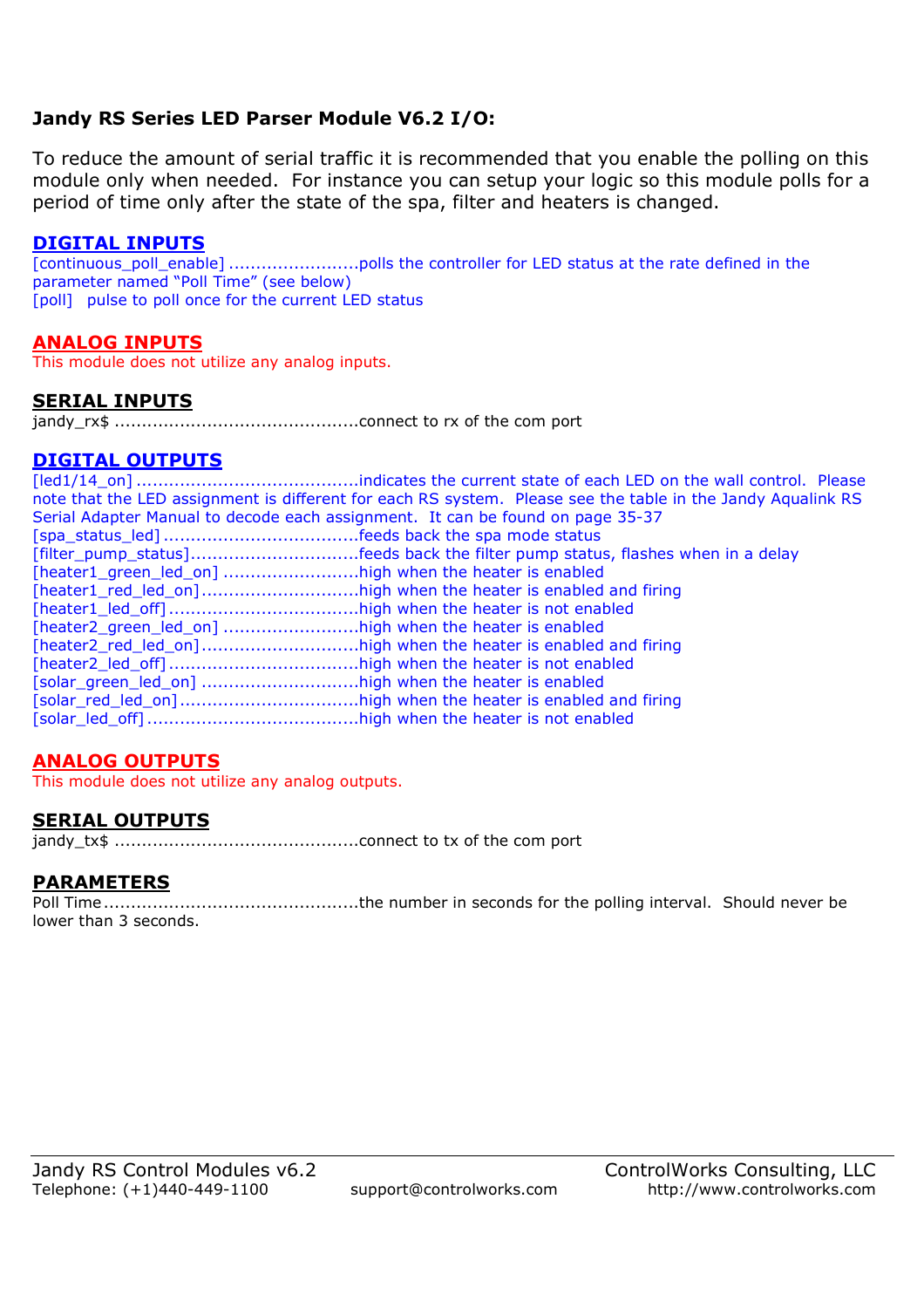#### **Support**

This module is supported by ControlWorks Consulting, LLC. Should you need support for this module please email support@controlworks.com or call us at 440-449-1100. ControlWorks normal office hours are 9 AM to 5 PM Eastern, Monday through Friday, excluding holidays.

Before calling for support, please ensure that you have loaded and tested operation using the included demonstration program and touchpanel(s) to ensure that you understand the correct operation of the module. It may be difficult for ControlWorks to provide support until the demonstration program is loaded.

Updates, when available, are automatically distributed via Email notification to the address entered when the module was purchased. In addition, updates may be obtained using your username and password at http://www.controlworks.com/customerlogin.aspx.

## **Distribution Package Contents**

The distribution package for this module should include:

| Jandy RS Series Module Help v6.2.pdf  this help file                               |  |
|------------------------------------------------------------------------------------|--|
| Jandy_RS_Series_v6.2.umcCrestron user module to insert in program                  |  |
| Jandy_RS_Series_LED_Parser_v6.2.umcCrestron user module to insert in program       |  |
| Jandy_LED_String Handler_v6.2.usp  Crestron SIMPL+ for use in the above module     |  |
| Jandy LED String Handler v6.2.ush Crestron SIMPL+ for use in the above module      |  |
| Jandy_Xpanel_demo_panel_v6.2.vtp  example touchpanel (X-panel)                     |  |
| Jandy RS series Demo program v6.2.smw  sample program for a MC3                    |  |
| Analog_to_variable_length_serial_v1cw.umc  Supporting Crestron User Module         |  |
| Analog_to_variable_length_serial_v1_help_file.pdf. Help file for supporting module |  |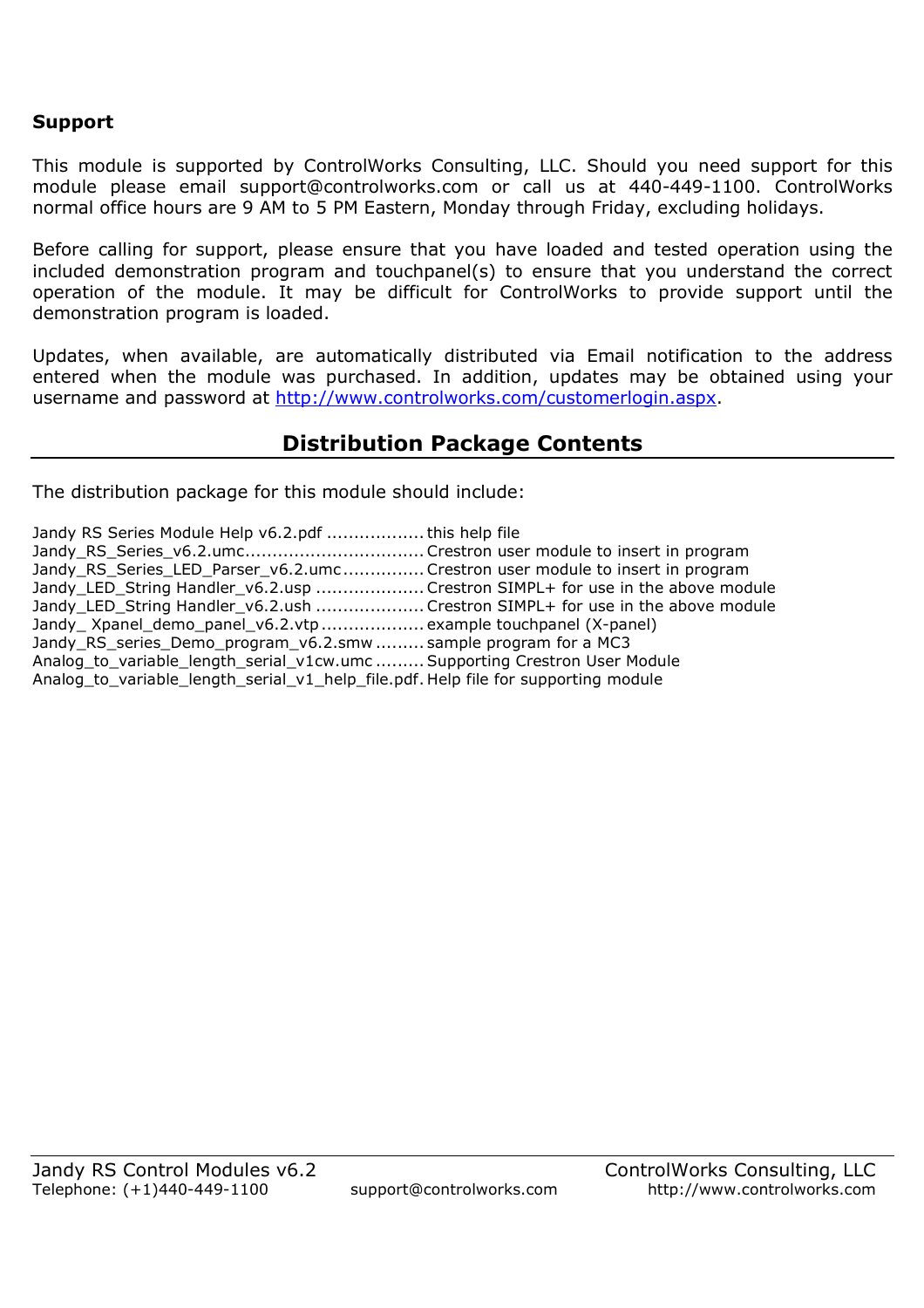V1 jim@controlworks.com 2006.06.27

first release of version supporting all 22 relays of a RS-2/22 system.

V2 jim@controlworks.com 2006.09.08

- finalized Chlorinator module
- finalized LED parsing module
- fixed issue with parsing battery voltage
- fixed error in air temperature query on startup
- added low battery flag
- added Extra Aux control and feedback
- added on and off to each toggle command where applicable
- added heater firing output to the four heater status outputs

V4 caleb@controlworks.com 2010.08.05

added SystemBuilder support

V5 gary@controlworks.com 2011.05.17

- compiled and tested for Series3 processor compatibility
- added analog inputs for direct setting of setpoints
- added signal grouping for easier reading of module inputs and outputs
- made many signals optional
- added parameter to enable/disable polling of pool controller when pool controller boots/reboots
- added parsing and output string for reporting pool controller firmware

V6.1 caleb@controlworks.com 2014.6.04

- integrated separate chlorinator module into main module
- deprecated chlorinator module
- fixed onetouch fb issues
- renamed output-boost signals to chlorinator-output-boost for clarity
- updated help file.

V6.2 caleb@controlworks.com 2014.8.25

- Added logic to poll for only aux's in the parameter
- Fixed feedback for aux states when a color was turned on.
- Fixed issue with multiple TXA's being triggered at startup.
- Added a delay for auto poll when the adaptor reboots because the adaptor was reporting offline.

## **Development Environment**

This module version was developed on the following hardware and software. Different versions of hardware or software may or may not operate properly. If you have questions, please contact us.

| <b>Jandy Hardware</b>         | <b>Software Version</b> |
|-------------------------------|-------------------------|
| Jandy RS8 (6520) Power Center | Version "R"             |
| Jandy RS Serial Adapter       | Version "D01.5"         |
| <b>Hardware</b>               | <b>Firmware Version</b> |
| Crestron MC3 Processor        | 1.009.0029              |
| Crestron PRO2 Processor       | 4.008.0008              |
|                               |                         |
| <b>Software</b>               | <b>Software Version</b> |

Jandy RS Control Modules v6.2 ControlWorks Consulting, LLC Telephone: (+1)440-449-1100 support@controlworks.com http://www.controlworks.com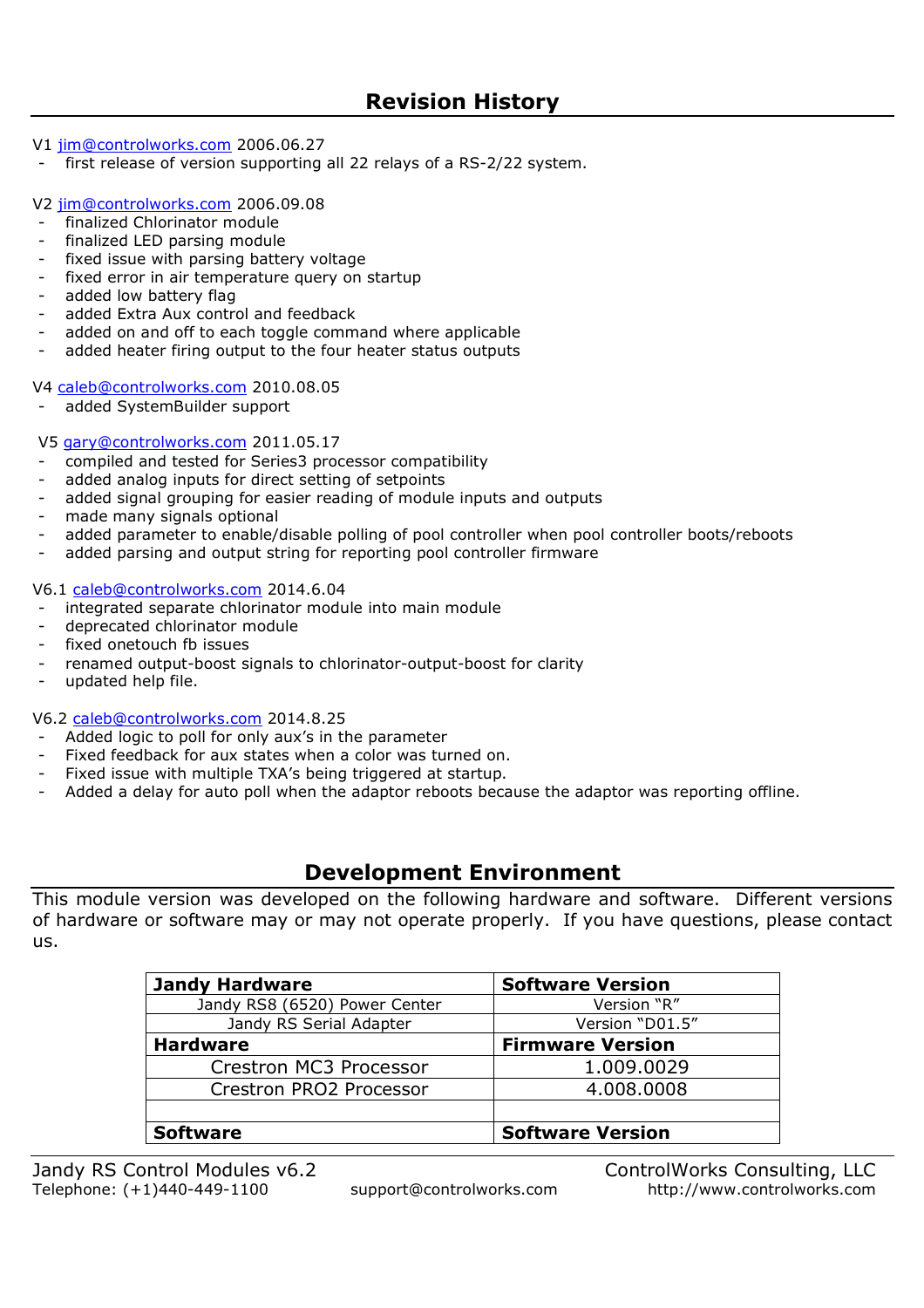| Crestron SIMPL Windows      | 4.02.48      |
|-----------------------------|--------------|
| Crestron Vision Tools Pro-e | 5.4.17       |
| Crestron Database           | 56.05.003.00 |
| Device Database             | 45.05.003.00 |